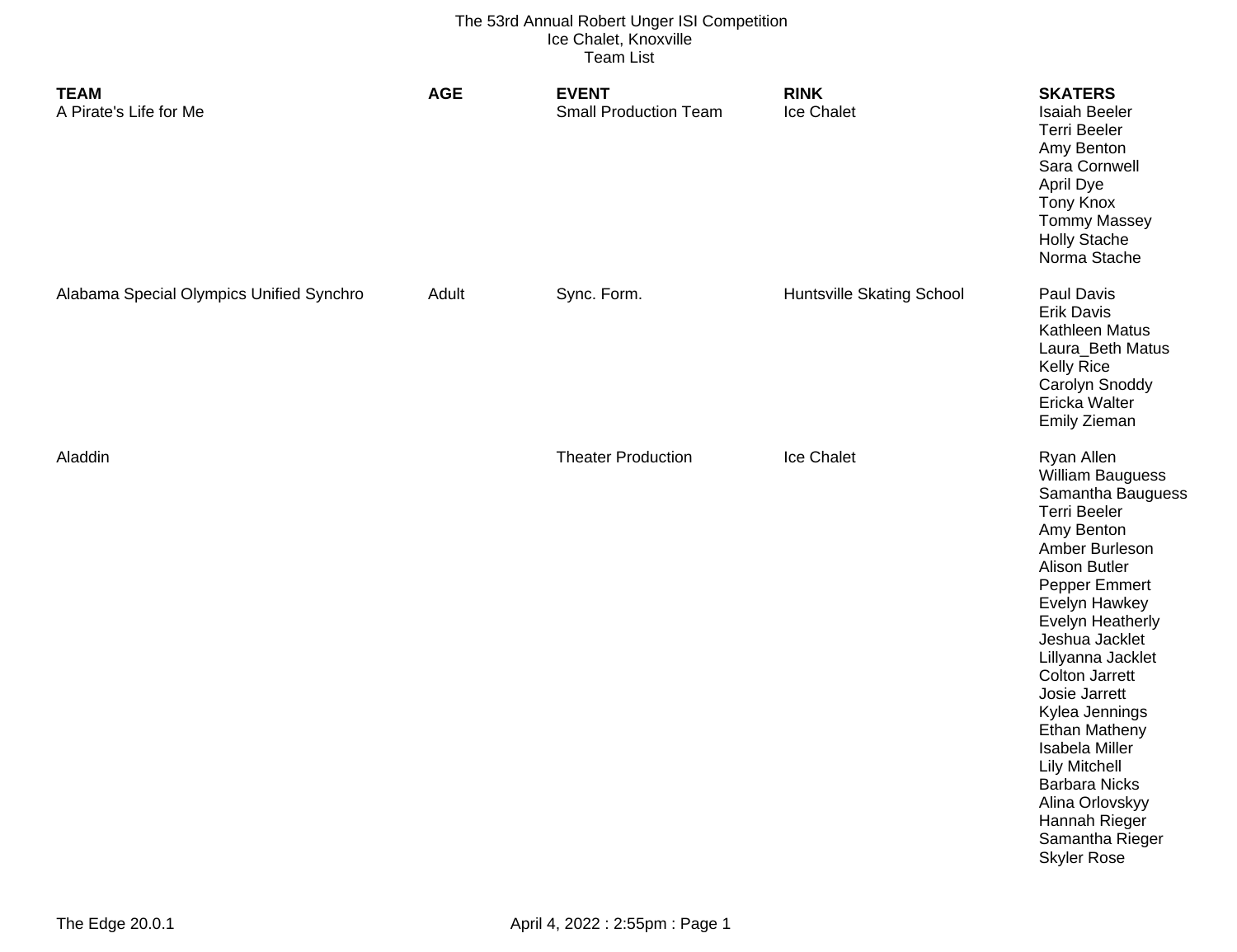| <b>TEAM</b>                        | <b>AGE</b> | <b>EVENT</b>              | <b>RINK</b>                      | <b>SKATERS</b><br>Jaedyn Sobota<br><b>Mairen Stiefel</b>                                                                                                                            |
|------------------------------------|------------|---------------------------|----------------------------------|-------------------------------------------------------------------------------------------------------------------------------------------------------------------------------------|
| <b>Arctic Snowflakes - Warrior</b> | Teen       | Sync. Advance Form.       | Lou & Gib Reese Ice Arena        | Alexandra Amyx<br>Abigail Bagent<br><b>Rosie Christy</b><br><b>Charlet Geiger</b><br>Alex Gowans<br>Hannah Hausman<br>Noah Hausman<br>Austin Johnson<br>Kaitlyn Nash<br>Ella Schall |
| <b>Blade Rockers</b>               | Adult      | Sync. Skate               | <b>Huntsville Skating School</b> | Rebecca Booth<br><b>Cassandre Dodd</b><br>Caitlyn Durham<br>Kristian Handley<br>Kathleen Matus<br>Laura_Beth Matus<br>Jean Paradise<br>Nadia Paradise                               |
| <b>Dueling Dragons</b>             | Family     | <b>Family Spotlight</b>   | <b>Huntsville Skating School</b> | Kylie Harden<br>Katelyn Harden                                                                                                                                                      |
| <b>French Toast Sticks</b>         |            | Ex. Team Interpretive     | Ice Chalet                       | Carly Farone<br>Andrew Giovengo<br><b>Grace King</b><br>George Kohnstamm<br>Isabela Miller                                                                                          |
| <b>Happily Never After</b>         |            | Ensemble                  | Lou & Gib Reese Ice Arena        | Abigail Bagent<br><b>Charlet Geiger</b><br>Noah Hausman<br>Austin Johnson<br>Kaitlyn Nash                                                                                           |
| Jarrett Family                     | Family     | <b>Family Spotlight</b>   | Ice Chalet                       | Josie Jarrett<br><b>Colton Jarrett</b>                                                                                                                                              |
| Jungle Book                        |            | <b>Theater Production</b> | Lou & Gib Reese Ice Arena        | Alexandra Amyx                                                                                                                                                                      |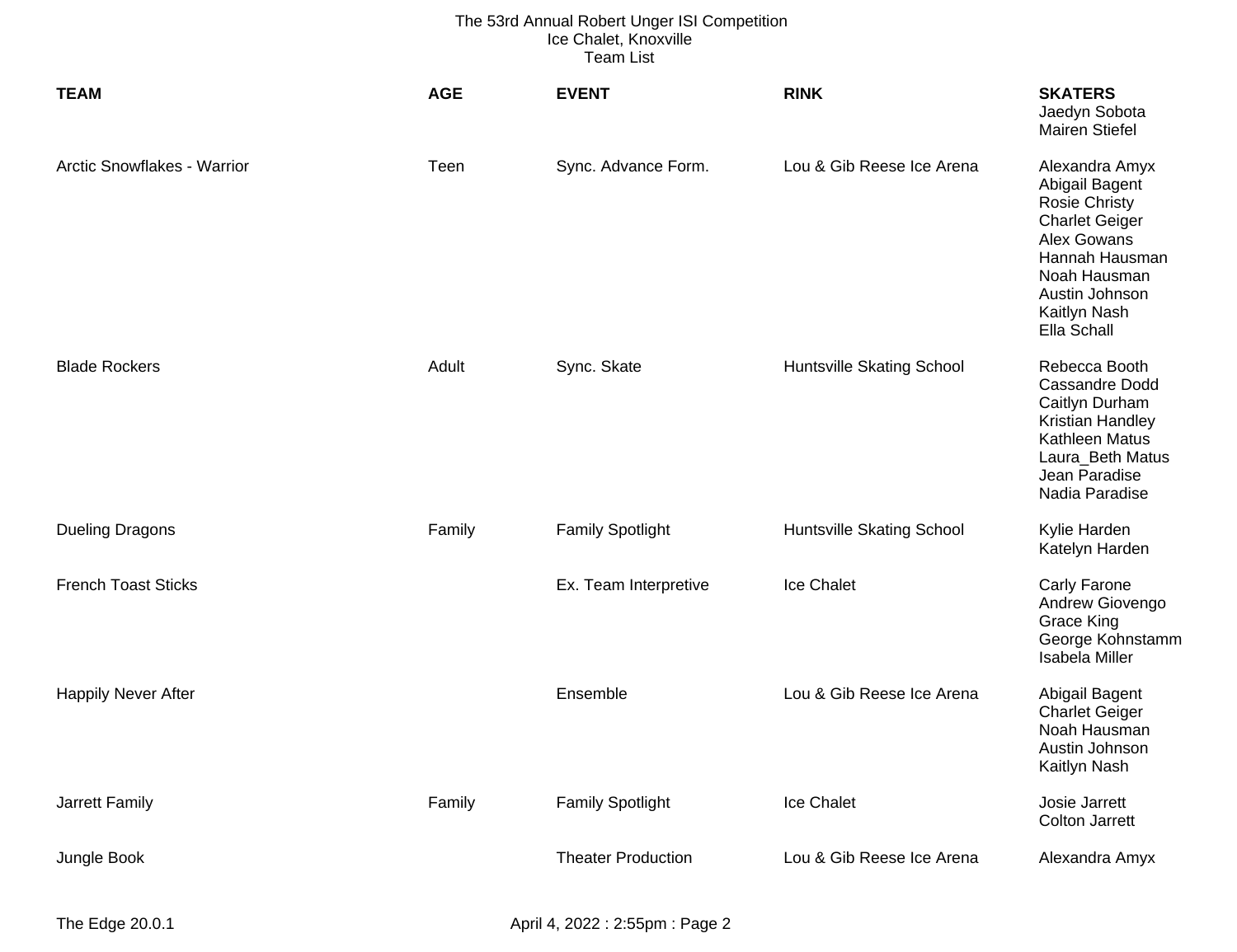| <b>TEAM</b>                         | <b>AGE</b> | <b>EVENT</b>            | <b>RINK</b>               | <b>SKATERS</b><br>Abigail Bagent<br>Callie Boucher<br><b>Rosie Christy</b><br><b>Charlet Geiger</b><br>Alex Gowans<br>Hannah Hausman<br>Noah Hausman<br>Isaac Hausman<br>Austin Johnson<br>Adalyn Martin<br><b>Melody Martin</b><br>Kaitlyn Nash<br>Caitlyn Orr<br>Ella Schall |
|-------------------------------------|------------|-------------------------|---------------------------|--------------------------------------------------------------------------------------------------------------------------------------------------------------------------------------------------------------------------------------------------------------------------------|
| <b>Mary Poppins</b>                 |            | Ensemble                | Lou & Gib Reese Ice Arena | Alexandra Amyx<br><b>Rosie Christy</b><br>Alex Gowans<br>Hannah Hausman<br><b>Adalyn Martin</b><br>Caitlyn Orr<br>Ella Schall                                                                                                                                                  |
| Masters of Mayhem                   |            | Ex. Team Interpretive   | Ice Chalet                | Samantha Bauguess<br>Amber Burleson<br>Shan Chohan<br>Madeleine Darby<br>Pepper Emmert<br>Reese McMahan<br>Samantha Rieger                                                                                                                                                     |
| My Enemy                            | Family     | <b>Family Spotlight</b> | Ice Chalet                | Lillyanna Jacklet<br>Jeshua Jacklet                                                                                                                                                                                                                                            |
| Old Fogeys & Young Ladies           |            | Jump & Spin Platinum    | Ice Chalet                | Amanda Bates<br>Jessi Buchko<br><b>Bonnie Dudley</b><br>Jaedyn Sobota                                                                                                                                                                                                          |
| <b>RU Revolution - Senior Youth</b> | Sr. Youth  | Sync. Skate             | Ice Chalet                | Alisa Apostoaei<br>Samantha Bauguess<br>Ava Burleson                                                                                                                                                                                                                           |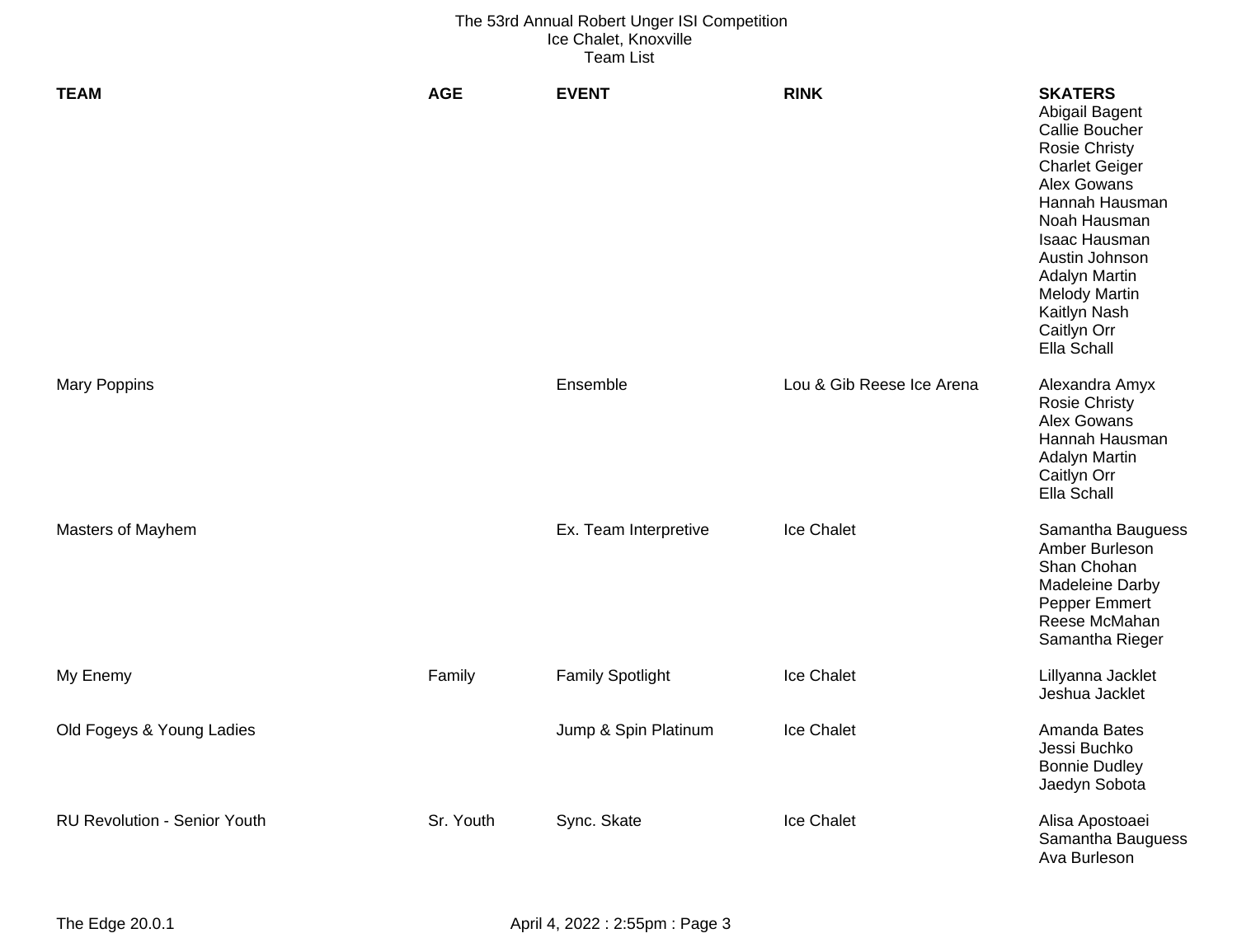| <b>TEAM</b>                  | <b>AGE</b> | <b>EVENT</b>          | <b>RINK</b>               | <b>SKATERS</b><br>Leah Dalili<br>Madeleine Darby<br>Evelyn Hawkey<br>Lillyanna Jacklet<br>Josie Jarrett<br>Samantha Rieger                                                                                                                                                                                         |
|------------------------------|------------|-----------------------|---------------------------|--------------------------------------------------------------------------------------------------------------------------------------------------------------------------------------------------------------------------------------------------------------------------------------------------------------------|
| <b>RU Revolution - Teen</b>  | Teen       | Sync. Skate           | Ice Chalet                | Hannah Benson<br><b>Bonnie Dudley</b><br><b>Kate Early</b><br>Grace Graham<br>Josie Hamby<br>Jeshua Jacklet<br>Lauren Miller<br>Reagan Murphy<br>Jaedyn Sobota                                                                                                                                                     |
| <b>RU Revolution - Youth</b> | Youth      | Sync. Advance Form.   | Ice Chalet                | <b>Whitley Bauguess</b><br><b>Alison Butler</b><br>Shan Chohan<br>Parker Eaton<br>Pepper Emmert<br><b>Colton Jarrett</b><br>Reese McMahan<br>Eden McMahan<br><b>Lily Mitchell</b><br>Kyleigh Pinkston<br>Allison Reynolds<br>Hannah Rieger<br><b>Mairen Stiefel</b><br>Isabelle Swindeman<br>Evelyn_Rose Swindeman |
| <b>TBD</b>                   |            | Ex. Team Interpretive | Lou & Gib Reese Ice Arena | Alexandra Amyx<br>Abigail Bagent<br><b>Rosie Christy</b><br><b>Charlet Geiger</b><br>Alex Gowans<br>Hannah Hausman<br>Noah Hausman<br>Austin Johnson<br><b>Adalyn Martin</b>                                                                                                                                       |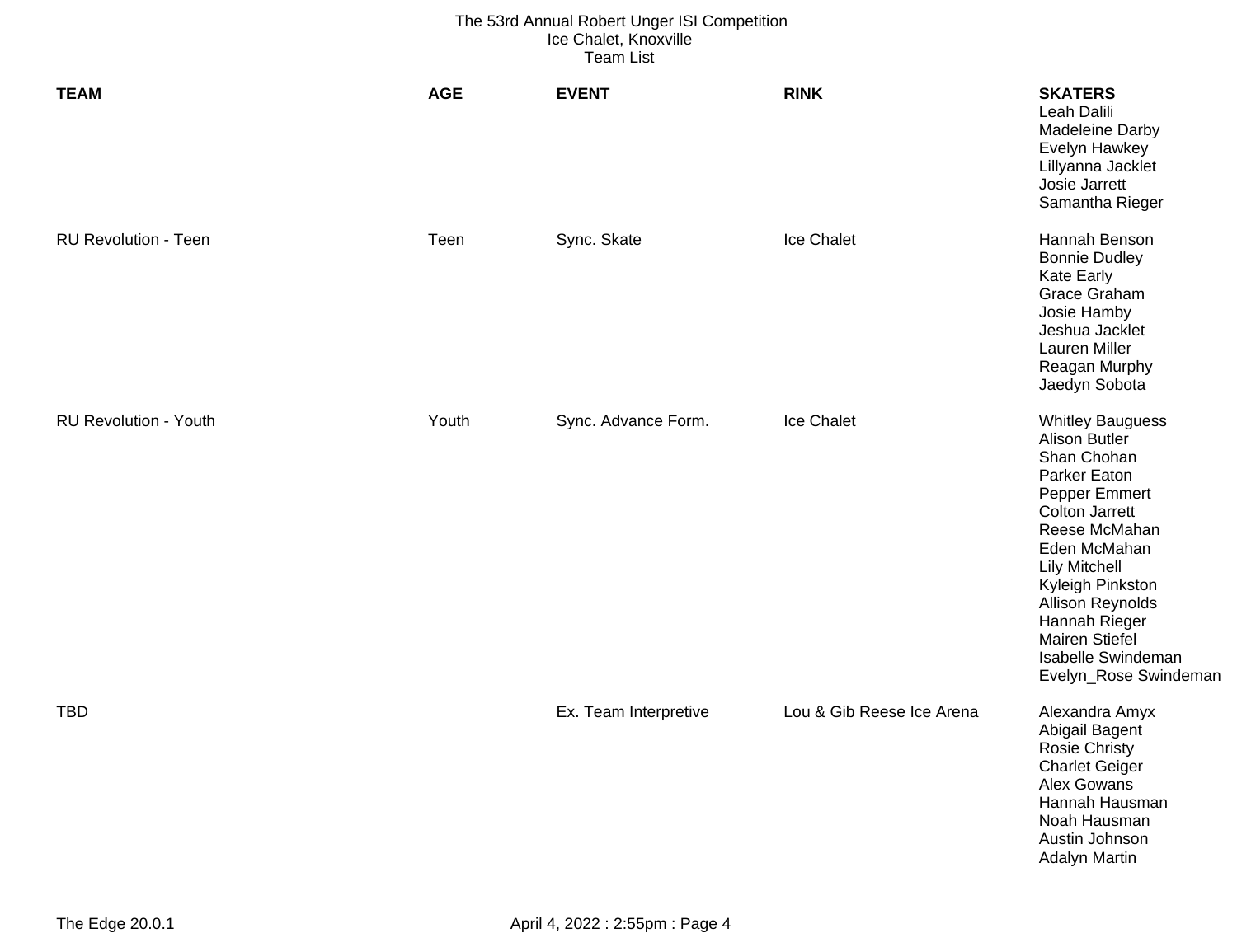| <b>TEAM</b>                              | <b>AGE</b> | <b>EVENT</b>            | <b>RINK</b>                      | <b>SKATERS</b><br>Kaitlyn Nash<br>Caitlyn Orr<br>Kenadi Scarberry<br>Ella Schall                                                 |
|------------------------------------------|------------|-------------------------|----------------------------------|----------------------------------------------------------------------------------------------------------------------------------|
| <b>Team USA</b>                          |            | Ensemble                | <b>Huntsville Skating School</b> | Katelyn Harden<br>Kylie Harden<br>Caitlyn Nix                                                                                    |
| <b>Teenage Mutant Ninja Turtles</b>      |            | Jump & Spin Platinum    | Lou & Gib Reese Ice Arena        | Abigail Bagent<br>Noah Hausman<br>Austin Johnson<br>Kaitlyn Nash                                                                 |
| The Haunted Mansion                      |            | Ensemble                | Ice Chalet                       | Ava Burleson<br>Amber Burleson<br>Hannah Rieger<br>Amanda Rieger<br>Jason Rieger<br>Samantha Rieger                              |
| The Official Super Awesome Totally Legit |            | Ensemble                | Ice Chalet                       | <b>Isaiah Beeler</b><br><b>Channing Clarke</b><br>Andrew Giovengo<br><b>Tony Knox</b><br>George Kohnstamm<br><b>Tommy Massey</b> |
| The Power Couple                         | Family     | <b>Family Spotlight</b> | <b>Huntsville Skating School</b> | <b>Cynthia Davies</b><br>Dan Moore                                                                                               |
| THE Team                                 |            | Ex. Team Interpretive   | Ice Chalet                       | Alisa Apostoaei<br>Leah Dalili<br><b>Bonnie Dudley</b><br><b>Kate Early</b><br>Reagan Murphy<br>Jaedyn Sobota                    |
| The Treble Makers                        |            | Ensemble                | Lou & Gib Reese Ice Arena        | <b>Callie Boucher</b><br>Isaac Hausman<br>Lilah Hirtzinger<br>Iylah Kruise                                                       |